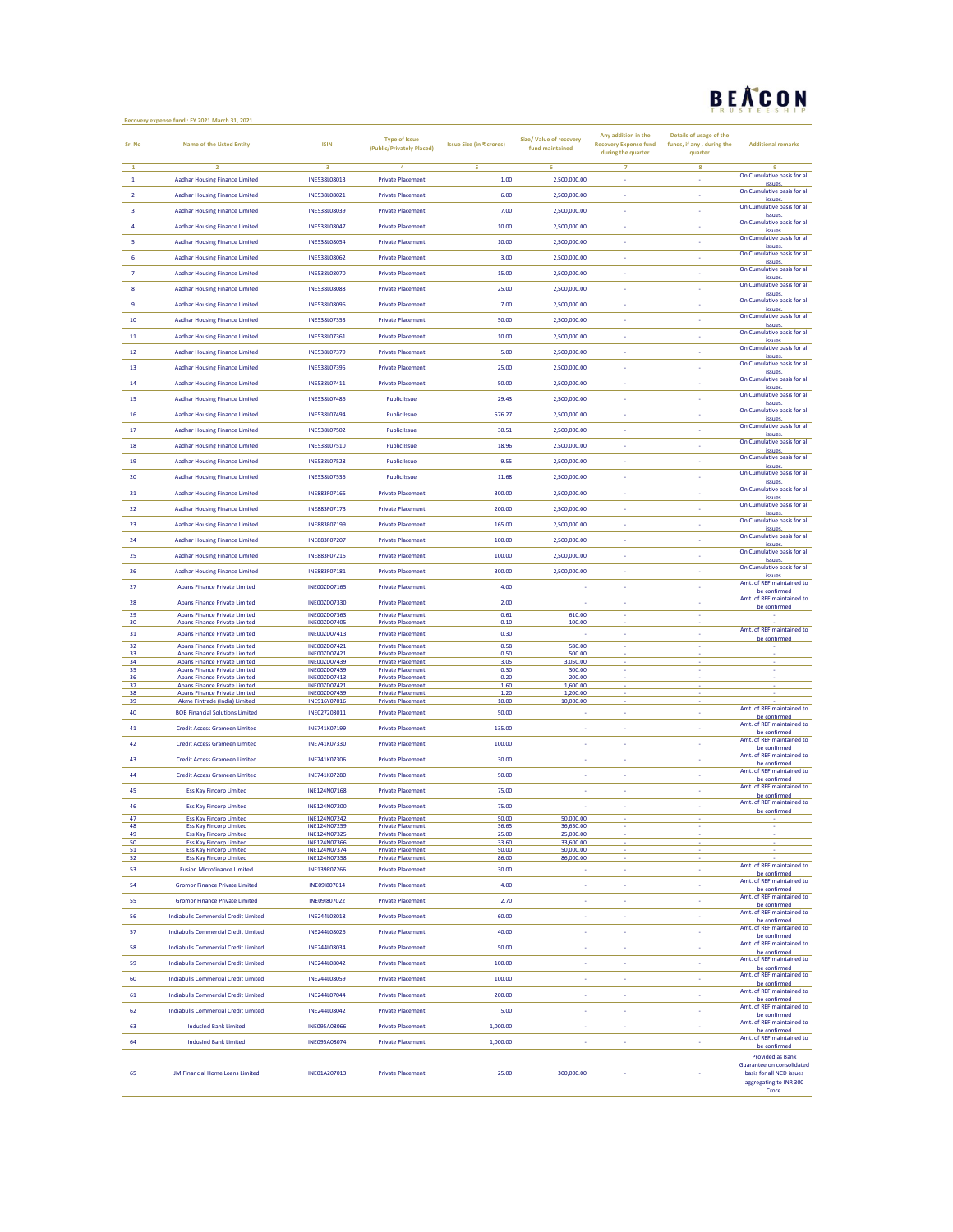| 66         | <b>JM Financial Home Loans Limited</b>                                                             | INE01A207047                        | <b>Private Placement</b>                             | 2.00             | 300,000.00               |    |        | <b>Provided as Bank</b><br>Guarantee on consolidated<br>basis for all NCD issues<br>aggregating to INR 300<br>Crore. |
|------------|----------------------------------------------------------------------------------------------------|-------------------------------------|------------------------------------------------------|------------------|--------------------------|----|--------|----------------------------------------------------------------------------------------------------------------------|
| 67         | <b>JM Financial Home Loans Limited</b>                                                             | INE01A207047                        | <b>Private Placement</b>                             | 1.10             | 300,000.00               |    |        | <b>Provided as Bank</b><br>Guarantee on consolidated<br>basis for all NCD issues<br>aggregating to INR 300<br>Crore. |
| 68         | <b>JM Financial Home Loans Limited</b>                                                             | INE01A207047                        | <b>Private Placement</b>                             | 2.00             | 300,000.00               |    |        | <b>Provided as Bank</b><br>Guarantee on consolidated<br>basis for all NCD issues<br>aggregating to INR 300<br>Crore. |
| 69         | JM Financial Home Loans Limited                                                                    | INE01A207039                        | <b>Private Placement</b>                             | 5.10             | 300,000.00               |    |        | <b>Provided as Bank</b><br>Guarantee on consolidated<br>basis for all NCD issues<br>aggregating to INR 300<br>Crore. |
| 70         | JM Financial Home Loans Limited                                                                    | INF01A207021                        | <b>Private Placement</b>                             | 25.00            | 300,000.00               |    |        | <b>Provided as Bank</b><br>Guarantee on consolidated<br>basis for all NCD issues<br>aggregating to INR 300<br>Crore. |
| $71\,$     | <b>JM Financial Home Loans Limited</b>                                                             | INE01A207054                        | <b>Private Placement</b>                             | 50.00            | 300,000.00               |    |        | <b>Provided as Bank</b><br>Guarantee on consolidated<br>basis for all NCD issues<br>aggregating to INR 300<br>Crore. |
| ${\bf 72}$ | <b>JM Financial Home Loans Limited</b>                                                             | INE01A207062                        | <b>Private Placement</b>                             | 10.00            | 300,000.00               |    |        | <b>Provided as Bank</b><br>Guarantee on consolidated<br>basis for all NCD issues<br>aggregating to INR 300<br>Crore. |
| 73         | <b>JM Financial Home Loans Limited</b>                                                             | INE01A207070                        | <b>Private Placement</b>                             | 50.00            | 300,000.00               |    |        | <b>Provided as Bank</b><br>Guarantee on consolidated<br>basis for all NCD issues<br>aggregating to INR 300<br>Crore. |
| 74         | <b>IM Financial Services Limited</b>                                                               | INE012I07025                        | <b>Private Placement</b>                             | 5.15             | 56,650.00                |    |        | <b>Provided as Bank</b><br>Guarantee on consolidated<br>basis for all NCD issues.                                    |
| 75         | <b>JM Financial Services Limited</b>                                                               | INE012I07033                        | <b>Private Placement</b>                             | 51.50            | 56,650.00                |    |        | <b>Provided as Bank</b><br>Guarantee on consolidated<br>hasis for all NCD issues.                                    |
| - 76       | Kanakadurga Finance Limited                                                                        | INE104W07088                        | <b>Private Placement</b>                             | 10.00            | 10,000.00                |    |        |                                                                                                                      |
| 77         | <b>KRIBHCO Fertilizers Limited</b>                                                                 | INE486H07015                        | <b>Private Placement</b>                             | 200.00           | 200,000.00               |    |        | <b>Provided as Bank</b><br>Guarantee                                                                                 |
| 78         | <b>KRIBHCO Fertilizers Limited</b>                                                                 | INE486H07023                        | <b>Private Placement</b>                             | 120.00           | 120,000.00               |    |        | <b>Provided as Bank</b><br>Guarantee                                                                                 |
| 79         | <b>L&amp;T Finance Limited</b>                                                                     | <b>INE476M07BX6</b>                 | <b>Private Placement</b>                             | 125.00           | ×                        | ×  | ×      | Amt. of REF maintained to                                                                                            |
| 80         | <b>L&amp;T Finance Limited</b>                                                                     | INE476M07BY4                        | <b>Private Placement</b>                             | 279.00           | ×                        | ä, | ÷      | be confirmed<br>Amt. of REF maintained to                                                                            |
|            |                                                                                                    |                                     |                                                      |                  |                          | k, | ÷      | be confirmed<br>Amt. of REF maintained to                                                                            |
|            |                                                                                                    |                                     |                                                      |                  |                          |    |        |                                                                                                                      |
| ${\bf 81}$ | <b>L&amp;T Finance Limited</b>                                                                     | INE476M07BX6                        | <b>Private Placement</b>                             | 75.00            | k,                       |    |        | be confirmed                                                                                                         |
| 82         | <b>L&amp;T Finance Limited</b>                                                                     | INE476M07BZ1                        | <b>Private Placement</b>                             | 300.00           | ×                        | ä, | $\Box$ | Amt. of REF maintained to<br>be confirmed                                                                            |
| 83<br>84   | <b>Motilal Oswal Financial Services Limited</b><br><b>Motilal Oswal Financial Services Limited</b> | INE338107057<br>INE338107065        | <b>Private Placement</b><br><b>Private Placement</b> | 195.00<br>105.00 | 195,000.00<br>105,000.00 |    |        |                                                                                                                      |
| 85         | <b>Motilal Oswal Finvest Limited</b>                                                               | INE01WN07037                        | <b>Private Placement</b>                             | 200.00           | 500,000.00               |    |        | Provided on consolidated                                                                                             |
| 86         | <b>Motilal Oswal Finvest Limited</b>                                                               | INE01WN07029                        | <b>Private Placement</b>                             | 400.00           | 500,000.00               |    |        | basis for all NCD issues.<br>Provided on consolidated                                                                |
| 87         | <b>Motilal Oswal Finvest Limited</b>                                                               | INE01WN07011                        | <b>Private Placement</b>                             | 100.00           | 500,000.00               |    |        | basis for all NCD issues.<br>Provided on consolidated<br>basis for all NCD issues.                                   |
| 88         | Motilal Oswal Home Finance Limited                                                                 | INE658R07299                        | <b>Private Placement</b>                             | 14.32            | ×                        | ×  | ×      | Amt. of REF maintained to                                                                                            |
| 89         | Motilal Oswal Home Finance Limited                                                                 | INE658R07307                        | <b>Private Placement</b>                             | 28.27            | J.                       | ä, | ÷      | be confirmed<br>Amt. of REF maintained to                                                                            |
| 90         | Motilal Oswal Home Finance Limited                                                                 | INE658R07331                        | <b>Private Placement</b>                             | 34.65            |                          | ×, | ×      | be confirmed<br>Amt. of REF maintained to                                                                            |
| 91         | Motilal Oswal Home Finance Limited                                                                 | INE658R07349                        | <b>Private Placement</b>                             | 40.45            | ×                        | ×  | ×      | be confirmed<br>Amt. of REF maintained to                                                                            |
| 92         | Motilal Oswal Home Finance Limited                                                                 | INE658R07356                        | <b>Private Placement</b>                             | 200.00           |                          |    |        | be confirmed                                                                                                         |
| 93         | Motilal Oswal Home Finance Limited                                                                 | INE658R07364                        | <b>Private Placement</b>                             | 100.24           | k,                       | ï  | ÷      | be confirmed<br>Amt. of REF maintained to                                                                            |
| 94         | Motilal Oswal Home Finance Limited                                                                 | INE658R07372                        | <b>Private Placement</b>                             | 25.00            | k,                       | k, | $\Box$ | be confirmed<br>Amt. of REF maintained to                                                                            |
| 95         | Motilal Oswal Home Finance Limited                                                                 |                                     |                                                      |                  | ×                        | ×  | ×.     | be confirmed<br>Amt. of REF maintained to                                                                            |
|            |                                                                                                    | INE658R07380<br><b>INF658807398</b> | <b>Private Placement</b>                             | 50.00            |                          |    |        | be confirmed<br>Amt. of REF maintained to                                                                            |
| 96         | Motilal Oswal Home Finance Limited                                                                 |                                     | <b>Private Placement</b>                             | 50.00            | $\sim$                   | ÷  | ÷      | be confirmed<br>Amt. of REF maintained to                                                                            |
| 97         | Motilal Oswal Home Finance Limited                                                                 | INE658R07406                        | <b>Private Placement</b>                             | 75.00            | ÷                        | ÷  | ×,     | be confirmed<br>Amt. of REF maintained to                                                                            |
| 98         | Motilal Oswal Home Finance Limited                                                                 | INE658R07414                        | <b>Private Placement</b>                             | 25.00            | k,                       | ï  | k,     | be confirmed                                                                                                         |
| 99         | Motilal Oswal Home Finance Limited                                                                 | INE658R07422                        | <b>Private Placement</b>                             | 54.26            | ×,                       | ä, | ×      | Amt. of REF maintained to<br>be confirmed                                                                            |
| 100        | Motilal Oswal Home Finance Limited                                                                 | INE658R08156                        | <b>Private Placement</b>                             | 300.00           | ł,                       | ł, | ÷      | Amt. of REF maintained to<br>be confirmed                                                                            |
| 101        | National Highways Authority of India                                                               | INE906B07HD4                        | <b>Private Placement</b>                             | 5,000.00         | 250,000,000.00           |    |        | <b>Provided as Bank</b><br>Guarantee on consolidated<br>basis for all NCD issues.                                    |
| 102        | National Highways Authority of India                                                               | <b>INE906B07HE2</b>                 | <b>Private Placement</b>                             | 5,000.00         | 250,000,000.00           |    |        | <b>Provided as Bank</b><br>Guarantee on consolidated<br>basis for all NCD issues.                                    |
| 103        | National Highways Authority of India                                                               | <b>INE906B07HF9</b>                 | <b>Private Placement</b>                             | 5,000.00         | 250,000,000.00           |    |        | <b>Provided as Bank</b><br>Guarantee on consolidated<br>basis for all NCD issues.                                    |
| 104        | National Highways Authority of India                                                               | INE906B07HG7                        | <b>Private Placement</b>                             | 5,000.00         | 250,000,000.00           |    |        | <b>Provided as Bank</b><br>Guarantee on consolidated<br>basis for all NCD issues.                                    |
| 105        | National Highways Authority of India                                                               | <b>INE906B07HH5</b>                 | <b>Private Placement</b>                             | 5,000.00         | 250,000,000.00           |    |        | <b>Provided as Bank</b><br>Guarantee on consolidated<br>basis for all NCD issues.                                    |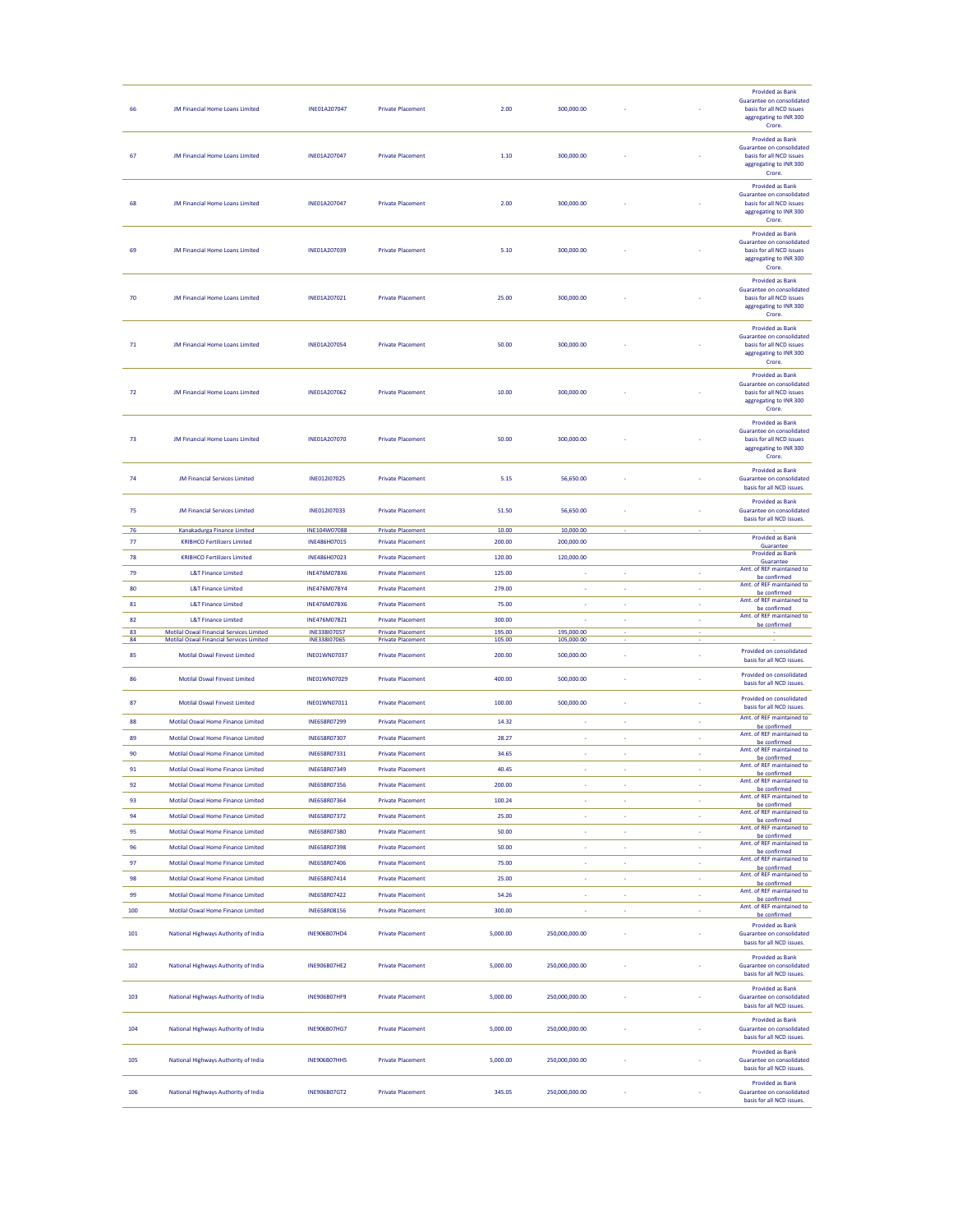| 107 | National Highways Authority of India                               | <b>INE906B07GU0</b> | <b>Private Placement</b> | 192.15   | 250,000,000.00 |    |                          | <b>Provided as Bank</b><br>Guarantee on consolidated<br>basis for all NCD issues. |
|-----|--------------------------------------------------------------------|---------------------|--------------------------|----------|----------------|----|--------------------------|-----------------------------------------------------------------------------------|
| 108 | National Highways Authority of India                               | <b>INE906B07GV8</b> | <b>Private Placement</b> | 146.66   | 250,000,000.00 |    |                          | <b>Provided as Bank</b><br>Guarantee on consolidated<br>basis for all NCD issues. |
| 109 | National Highways Authority of India                               | INE906B07GW6        | <b>Private Placement</b> | 311.21   | 250,000,000.00 |    |                          | <b>Provided as Bank</b><br>Guarantee on consolidated<br>basis for all NCD issues. |
| 110 | National Highways Authority of India                               | <b>INE906B07GX4</b> | <b>Private Placement</b> | 41.29    | 250,000,000.00 |    |                          | <b>Provided as Bank</b><br>Guarantee on consolidated<br>basis for all NCD issues. |
| 111 | National Highways Authority of India                               | INE906B07GS4        | <b>Private Placement</b> | 375.98   | 250,000,000.00 |    |                          | <b>Provided as Bank</b><br>Guarantee on consolidated<br>basis for all NCD issues. |
| 112 | National Highways Authority of India                               | <b>INE906B07GR6</b> | <b>Private Placement</b> | 282.11   | 250,000,000.00 |    |                          | <b>Provided as Bank</b><br>Guarantee on consolidated<br>basis for all NCD issues. |
| 113 | National Highways Authority of India                               | INE906B07HJ1        | <b>Private Placement</b> | 5,500.00 | 250.000.000.00 |    |                          | <b>Provided as Bank</b><br>Guarantee on consolidated<br>hasis for all NCD issues. |
| 114 | National Highways Authority of India                               | <b>INE906B07HL7</b> | <b>Private Placement</b> | 5,000.00 | 250,000,000.00 |    |                          | <b>Provided as Bank</b><br>Guarantee on consolidated<br>basis for all NCD issues. |
| 115 | National Highways Authority of India                               | <b>INE906B07HK9</b> | <b>Private Placement</b> | 1,100.00 | 250,000,000.00 |    |                          | <b>Provided as Bank</b><br>Guarantee on consolidated<br>basis for all NCD issues. |
| 116 | National Highways Authority of India                               | <b>INE906B07HI3</b> | <b>Private Placement</b> | 3,000.00 | 250,000,000.00 |    |                          | <b>Provided as Bank</b><br>Guarantee on consolidated<br>basis for all NCD issues. |
| 117 | National Highways Authority of India                               | <b>INE906B07HM5</b> | <b>Private Placement</b> | 6,500.00 | 250,000,000.00 |    |                          | <b>Provided as Bank</b><br>Guarantee on consolidated<br>basis for all NCD issues. |
| 118 | National Highways Authority of India                               | <b>INE906B07HN3</b> | <b>Private Placement</b> | 4,791.00 | 250,000,000,00 |    |                          | <b>Provided as Bank</b><br>Guarantee on consolidated<br>basis for all NCD issues. |
| 119 | National Highways Authority of India                               | INE906B07HO1        | <b>Private Placement</b> | 3,119.00 | 250,000,000.00 |    |                          | <b>Provided as Bank</b><br>Guarantee on consolidated<br>hasis for all NCD issues  |
| 120 | <b>Nile Developers Private Limited</b>                             | INE0G8Z07019        | <b>Private Placement</b> | 47.00    | 47,000.00      |    |                          |                                                                                   |
| 121 | <b>NMDC Limited</b>                                                | INE584A08010        | <b>Private Placement</b> | 523.80   | 523,800.00     |    | ÷                        | <b>Provided as Bank</b><br>Guarantee                                              |
| 122 | Samasta Microfinance Limited                                       | INE413U08028        | <b>Private Placement</b> | 11.00    | 250,000,000.00 |    |                          | <b>Provided as Bank</b><br>Guarantee on consolidated<br>basis for all NCD issues  |
| 123 | Samasta Microfinance Limited                                       | INE413U08036        | <b>Private Placement</b> | 21.85    | 250,000,000.00 |    |                          | <b>Provided as Bank</b><br>Guarantee on consolidated<br>basis for all NCD issues  |
| 124 | Samasta Microfinance Limited                                       | INE413U08036        | <b>Private Placement</b> | 53.15    | 250,000,000.00 |    |                          | <b>Provided as Bank</b><br>Guarantee on consolidated<br>basis for all NCD issues  |
| 125 | Samasta Microfinance Limited                                       | INE413U08036        | <b>Private Placement</b> | 14.00    | 250,000,000.00 |    |                          | <b>Provided as Bank</b><br>Guarantee on consolidated<br>basis for all NCD issues. |
| 126 | Sankhya Financial Services Private Limited                         | INE471X07014        | <b>Private Placement</b> | 25.00    | k,             |    |                          | Amt. of REF maintained to<br>be confirmed                                         |
| 127 | Sankhya Financial Services Private Limited                         | INE471X07022        | <b>Private Placement</b> | 15.00    | k,             | k, | ×                        | Amt. of REF maintained to<br>be confirmed                                         |
| 128 | Sankhya Financial Services Private Limited                         | INE471X07030        | <b>Private Placement</b> | 25.00    | ×              | ×  | ×                        | Amt. of REF maintained to<br>be confirmed                                         |
| 129 | Sankhya Financial Services Private Limited                         | INE471X07048        | <b>Private Placement</b> | 25.00    | ×.             | ä, | ×.                       | Amt. of REF maintained to<br>be confirmed                                         |
| 130 | Standard Chartered Investments and Loans (India)                   | INE403G07061        | <b>Private Placement</b> | 150.00   | ł,             | í, | ÷                        | Amt. of REF maintained to                                                         |
| 131 | Limited<br><b>Standard Chartered Investments and Loans (India)</b> | INE403G07079        | <b>Private Placement</b> | 195.00   | ×              | ×  | ×.                       | be confirmed<br>Amt. of REF maintained to                                         |
| 132 | Limited<br><b>Sundaram Clayton Limited</b>                         | INE105A08014        | <b>Private Placement</b> | 100.00   | ×,             | ÷  | ×.                       | be confirmed<br>Amt. of REF maintained to                                         |
| 133 | <b>Suryoday Small Finance Bank</b>                                 | INE428Q08073        | <b>Private Placement</b> | 100.00   |                | ÷  | ÷,                       | be confirmed<br>Amt. of REF maintained to                                         |
| 134 | The Federal Bank Limited                                           | INE171A08024        | <b>Private Placement</b> | 300.00   | 300,000.00     |    |                          | be confirmed                                                                      |
| 135 | <b>TVS Credit Services Limited</b>                                 | INE729N07024        | <b>Private Placement</b> | 100.00   |                |    | ×                        | Amt. of REF<br>be confirmed                                                       |
| 136 | <b>TVS Credit Services Limited</b>                                 | INE729N08030        | <b>Private Placement</b> | 150.00   | k,             | k, | ÷                        | Amt. of REF maintained to<br>be confirmed                                         |
| 137 | <b>TVS Credit Services Limited</b>                                 | INE729N08048        | <b>Private Placement</b> | 150.00   | ×              | ×  | ÷                        | Amt. of REF maintained to<br>be confirmed                                         |
| 138 | <b>U P Power Corporation Limited</b>                               | <b>INE540P07202</b> | <b>Private Placement</b> | 529.20   | ×              | ä, | ×                        | Amt. of REF maintained to<br>be confirmed                                         |
| 139 | <b>U P Power Corporation Limited</b>                               | INE540P07210        | <b>Private Placement</b> | 529.20   | ä,             | ä, | ÷                        | Amt. of REF maintained to                                                         |
| 140 | <b>U P Power Corporation Limited</b>                               | INE540P07228        | <b>Private Placement</b> | 529.20   | ×,             | k, | $\Box$                   | be confirmed<br>Amt. of REF maintained to                                         |
| 141 | <b>U P Power Corporation Limited</b>                               | INE540P07236        | <b>Private Placement</b> | 529.20   | ×              | ×  | ×                        | be confirmed<br>Amt. of REF maintained to                                         |
| 142 | <b>U P Power Corporation Limited</b>                               | <b>INE540P07244</b> | <b>Private Placement</b> | 529.20   | ÷              | ÷  | $\overline{\phantom{a}}$ | be confirmed<br>Amt. of REF maintained to                                         |
| 143 | <b>U P Power Corporation Limited</b>                               | INE540P07251        | <b>Private Placement</b> | 529.20   | ł,             | ł, | ×,                       | be confirmed<br>Amt. of REF maintained to                                         |
| 144 |                                                                    | INE540P07269        | <b>Private Placement</b> | 529.20   | k,             | k, | ä,                       | be confirmed<br>Amt. of REF maintained to                                         |
|     | <b>U P Power Corporation Limited</b>                               | INE540P07293        |                          | 646.00   |                |    |                          | be confirmed<br>Amt. of REF maintained to                                         |
| 145 | <b>U P Power Corporation Limited</b>                               |                     | <b>Private Placement</b> |          | $\sim$         | ÷  | $\overline{\phantom{a}}$ | be confirmed<br>Amt. of REF maintained to                                         |
| 146 | <b>U P Power Corporation Limited</b>                               | INE540P07301        | <b>Private Placement</b> | 646.00   | ÷              | ł, | ×,                       | be confirmed<br>Amt. of REF maintained to                                         |
| 147 | <b>U P Power Corporation Limited</b>                               | INE540P07319        | <b>Private Placement</b> | 646.00   | ÷              | ÷  | ÷                        | be confirmed<br>Amt. of REF maintained to                                         |
| 148 | <b>U P Power Corporation Limited</b>                               | INE540P07327        | <b>Private Placement</b> | 646.00   | ×              | ×  | ×                        | be confirmed<br>Amt. of REF maintained to                                         |
| 149 | <b>U P Power Corporation Limited</b>                               | INE540P07335        | <b>Private Placement</b> | 646.00   | ×,             | ä, | ×,                       | be confirmed<br>Amt. of REF maintained to                                         |
| 150 | <b>U P Power Corporation Limited</b>                               | INE540P07343        | <b>Private Placement</b> | 646.00   | ×,             | ä, | ×,                       | be confirmed                                                                      |
| 151 | <b>U P Power Corporation Limited</b>                               | INE540P07350        | <b>Private Placement</b> | 646.00   | ł.             | ä, | ×                        | Amt. of REF maintained to<br>be confirmed                                         |
| 152 | <b>G R Infraprojects Limited</b>                                   | INE201P07151        | <b>Private Placement</b> | 50.00    | ×              | ×  | ÷                        | Amt. of REF maintained to<br>be confirmed                                         |
| 153 | <b>G R Infraprojects Limited</b>                                   | INE201P07169        | <b>Private Placement</b> | 50.00    | ×,             | ×  | ×,                       | Amt. of REF maintained to<br>be confirmed                                         |
| 154 | <b>G R Infraprojects Limited</b>                                   | INE201P07185        | <b>Private Placement</b> | 70.00    | k,             | k, | ×                        | Amt. of REF maintained to<br>be confirmed                                         |
| 155 | <b>G R Infraprojects Limited</b>                                   | INE201P07193        | <b>Private Placement</b> | 10.00    | ×,             | ×  | ×                        | Amt. of REF maintained to<br>be confirmed                                         |
| 156 | <b>G R Infraprojects Limited</b>                                   | INE201P07177        | <b>Private Placement</b> | 5.00     | ×              | ×, | ×,                       | Amt. of REF maintained to<br>be confirmed                                         |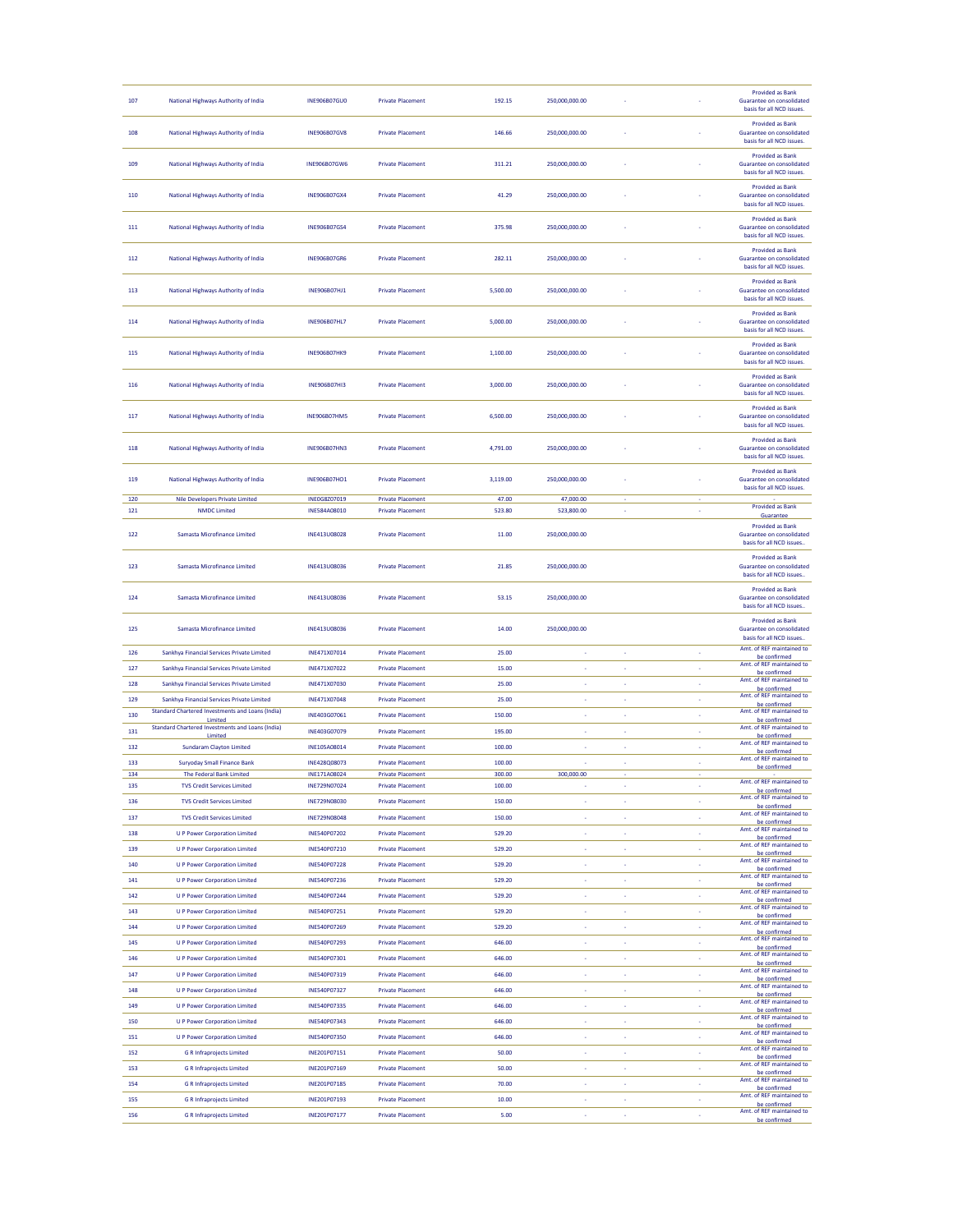| 157 | <b>G R Infraprojects Limited</b>         | INE201P08043        | <b>Private Placement</b> | 17.00    |              |    |    | Amt. of REF maintained to<br>be confirmed                                                |
|-----|------------------------------------------|---------------------|--------------------------|----------|--------------|----|----|------------------------------------------------------------------------------------------|
| 158 | <b>G R Infraprojects Limited</b>         | INE201P08050        | <b>Private Placement</b> | 17.00    |              |    |    | Amt. of REF maintained to<br>be confirmed                                                |
| 159 | <b>G R Infraprojects Limited</b>         | INE201P08068        | <b>Private Placement</b> | 17.00    | ×,           | ×  | ×  | Amt. of REF maintained to<br>be confirmed                                                |
| 160 | <b>G R Infraprojects Limited</b>         | INE201P08076        | <b>Private Placement</b> | 16.00    | ×,           | ×  | ×, | Amt. of REF maintained to<br>be confirmed                                                |
| 161 | <b>G R Infraprojects Limited</b>         | INE201P08084        | <b>Private Placement</b> | 16.00    | ٠            |    | ×, | Amt. of REF maintained to<br>be confirmed                                                |
| 162 | <b>G R Infraprojects Limited</b>         | INE201P08092        | <b>Private Placement</b> | 14.00    | ×            | ä, | ×  | Amt. of REF maintained to<br>be confirmed                                                |
| 163 | <b>G R Infraprojects Limited</b>         | INE201P08100        | <b>Private Placement</b> | 14.00    | $\sim$       | ×  | k, | Amt. of REF maintained to<br>be confirmed                                                |
| 164 | <b>G R Infraprojects Limited</b>         | INE201P08118        | <b>Private Placement</b> | 14.00    | ٠            | ÷  | k, | Amt. of REF maintained to<br>be confirmed                                                |
| 165 | <b>G R Infraprojects Limited</b>         | INE201P08126        | <b>Private Placement</b> | 14.00    | ł.           | ä, | k, | Amt. of REF maintained to<br>be confirmed                                                |
| 166 | <b>G R Infraprojects Limited</b>         | INE201P08134        | <b>Private Placement</b> | 60.00    | ×,           | ×  | ×  | Amt. of REF maintained to<br>be confirmed                                                |
| 167 | <b>Power Finance Corporation Limited</b> | INE134E08JQ3        | <b>Private Placement</b> | 3,000.00 | 2,500,000.00 |    |    | <b>Provided as Bank</b><br>Guarantee on consolidated<br>basis for all NCD issues.        |
| 168 | <b>Power Finance Corporation Limited</b> | INE134E08JR1        | <b>Private Placement</b> | 1,007.40 | 2,500,000.00 |    |    | <b>Provided as Bank</b><br>Guarantee on consolidated<br>basis for all NCD issues.        |
| 169 | <b>Power Finance Corporation Limited</b> | INE134E08JS9        | <b>Private Placement</b> | 528.40   | 2,500,000.00 |    |    | <b>Provided as Bank</b><br>Guarantee on consolidated<br>basis for all NCD issues.        |
| 170 | <b>Power Finance Corporation Limited</b> | <b>INE134E08JT7</b> | <b>Private Placement</b> | 2,654.00 | 2.500.000.00 |    |    | <b>Provided as Bank</b><br>Guarantee on consolidated<br>basis for all NCD issues.        |
| 171 | <b>Power Finance Corporation Limited</b> | <b>INE134E08JU5</b> | <b>Private Placement</b> | 2,155.00 | 2,500,000.00 |    |    | <b>Provided as Bank</b><br>Guarantee on consolidated<br>basis for all NCD issues.        |
| 172 | <b>Power Finance Corporation Limited</b> | INE134E08JW1        | <b>Private Placement</b> | 3,751.20 | 2,500,000.00 |    |    | <b>Provided as Bank</b><br>Guarantee on consolidated<br>basis for all NCD issues.        |
| 173 | <b>Power Finance Corporation Limited</b> | INE134E08JY7        | <b>Private Placement</b> | 2,000.00 | 2,500,000.00 |    |    | <b>Provided as Bank</b><br><b>Guarantee on consolidated</b><br>basis for all NCD issues. |
| 174 | <b>Power Finance Corporation Limited</b> | <b>INE134E08JX9</b> | <b>Private Placement</b> | 2,411.50 | 2.500.000.00 |    |    | <b>Provided as Bank</b><br>Guarantee on consolidated                                     |
| 175 | <b>Power Finance Corporation Limited</b> | INE134E08JZ4        | <b>Private Placement</b> | 1,000.00 | 2,500,000.00 |    |    | basis for all NCD issues.<br><b>Provided as Bank</b><br>Guarantee on consolidated        |
|     |                                          |                     |                          |          |              |    |    | basis for all NCD issues.<br><b>Provided as Bank</b>                                     |
| 176 | <b>Power Finance Corporation Limited</b> | <b>INE134E08KJ6</b> | <b>Private Placement</b> | 1,400.00 | 2,500,000.00 |    |    | Guarantee on consolidated<br>basis for all NCD issues.<br><b>Provided as Bank</b>        |
| 177 | <b>Power Finance Corporation Limited</b> | <b>INE134E08KK4</b> | <b>Private Placement</b> | 1,100.00 | 2,500,000.00 |    |    | Guarantee on consolidated<br>basis for all NCD issues.<br><b>Provided as Bank</b>        |
| 178 | <b>Power Finance Corporation Limited</b> | <b>INE134E08KL2</b> | <b>Private Placement</b> | 4,000.00 | 2,500,000.00 |    |    | Guarantee on consolidated<br>basis for all NCD issues.<br><b>Provided as Bank</b>        |
| 179 | <b>Power Finance Corporation Limited</b> | <b>INE134E08KM0</b> | <b>Private Placement</b> | 5,000.00 | 2,500,000.00 |    |    | Guarantee on consolidated<br>basis for all NCD issues.                                   |
| 180 | <b>Power Finance Corporation Limited</b> | INE134E08KA5        | <b>Private Placement</b> | 2,578.90 | 2,500,000.00 |    |    | <b>Provided as Bank</b><br>Guarantee on consolidated<br>basis for all NCD issues.        |
| 181 | <b>Power Finance Corporation Limited</b> | <b>INE134E08KB3</b> | <b>Private Placement</b> | 1,605.00 | 2,500,000.00 |    |    | <b>Provided as Bank</b><br>Guarantee on consolidated<br>basis for all NCD issues.        |
| 182 | <b>Power Finance Corporation Limited</b> | <b>INE134E08KC1</b> | <b>Private Placement</b> | 1,982.10 | 2,500,000.00 |    |    | <b>Provided as Bank</b><br>Guarantee on consolidated<br>basis for all NCD issues.        |
| 183 | <b>Power Finance Corporation Limited</b> | <b>INE134E08KD9</b> | <b>Private Placement</b> | 691.10   | 2,500,000.00 |    |    | <b>Provided as Bank</b><br>Guarantee on consolidated<br>basis for all NCD issues.        |
| 184 | <b>Power Finance Corporation Limited</b> | <b>INE134E08KE7</b> | <b>Private Placement</b> | 4,035.00 | 2,500,000.00 |    |    | <b>Provided as Bank</b><br>Guarantee on consolidated<br>basis for all NCD issues.        |
| 185 | <b>Power Finance Corporation Limited</b> | <b>INE134E08KF4</b> | <b>Private Placement</b> | 4,016.00 | 2,500,000.00 |    |    | <b>Provided as Bank</b><br>Guarantee on consolidated<br>basis for all NCD issues.        |
| 186 | <b>Power Finance Corporation Limited</b> | <b>INE134E08KG2</b> | <b>Private Placement</b> | 3,735.00 | 2,500,000.00 |    |    | <b>Provided as Bank</b><br><b>Guarantee on consolidated</b><br>basis for all NCD issues. |
| 187 | <b>Power Finance Corporation Limited</b> | <b>INE134E08KHO</b> | <b>Private Placement</b> | 3,000.00 | 2,500,000.00 |    |    | <b>Provided as Bank</b><br>Guarantee on consolidated<br>basis for all NCD issues.        |
| 188 | <b>Power Finance Corporation Limited</b> | <b>INE134E08KI8</b> | <b>Private Placement</b> | 4,710.50 | 2,500,000.00 |    |    | <b>Provided as Bank</b><br>Guarantee on consolidated<br>basis for all NCD issues.        |
| 189 | <b>Power Finance Corporation Limited</b> | <b>INE134E08LB1</b> | <b>Private Placement</b> | 3,000.00 | 2,500,000.00 |    |    | <b>Provided as Bank</b><br>Guarantee on consolidated<br>basis for all NCD issues.        |
| 190 | <b>Power Finance Corporation Limited</b> | <b>INE134E08LC9</b> | <b>Private Placement</b> | 3,646.50 | 2,500,000.00 |    |    | <b>Provided as Bank</b><br>Guarantee on consolidated<br>basis for all NCD issues.        |
| 191 | <b>Power Finance Corporation Limited</b> | <b>INE134E08LD7</b> | <b>Private Placement</b> | 2,806.00 | 2.500.000.00 |    |    | <b>Provided as Bank</b><br>Guarantee on consolidated<br>basis for all NCD issues.        |
| 192 | <b>Power Finance Corporation Limited</b> | INE134E08LE5        | <b>Private Placement</b> | 1,711.00 | 2,500,000.00 |    |    | <b>Provided as Bank</b><br>Guarantee on consolidated<br>basis for all NCD issues.        |
| 193 | <b>Power Finance Corporation Limited</b> | <b>INE134E08KN8</b> | <b>Private Placement</b> | 3,160.00 | 2,500,000.00 |    |    | <b>Provided as Bank</b><br>Guarantee on consolidated<br>basis for all NCD issues.        |
| 194 | <b>Power Finance Corporation Limited</b> | <b>INE134E08KO6</b> | <b>Private Placement</b> | 1,970.00 | 2,500,000.00 |    |    | <b>Provided as Bank</b><br><b>Guarantee on consolidated</b><br>basis for all NCD issues. |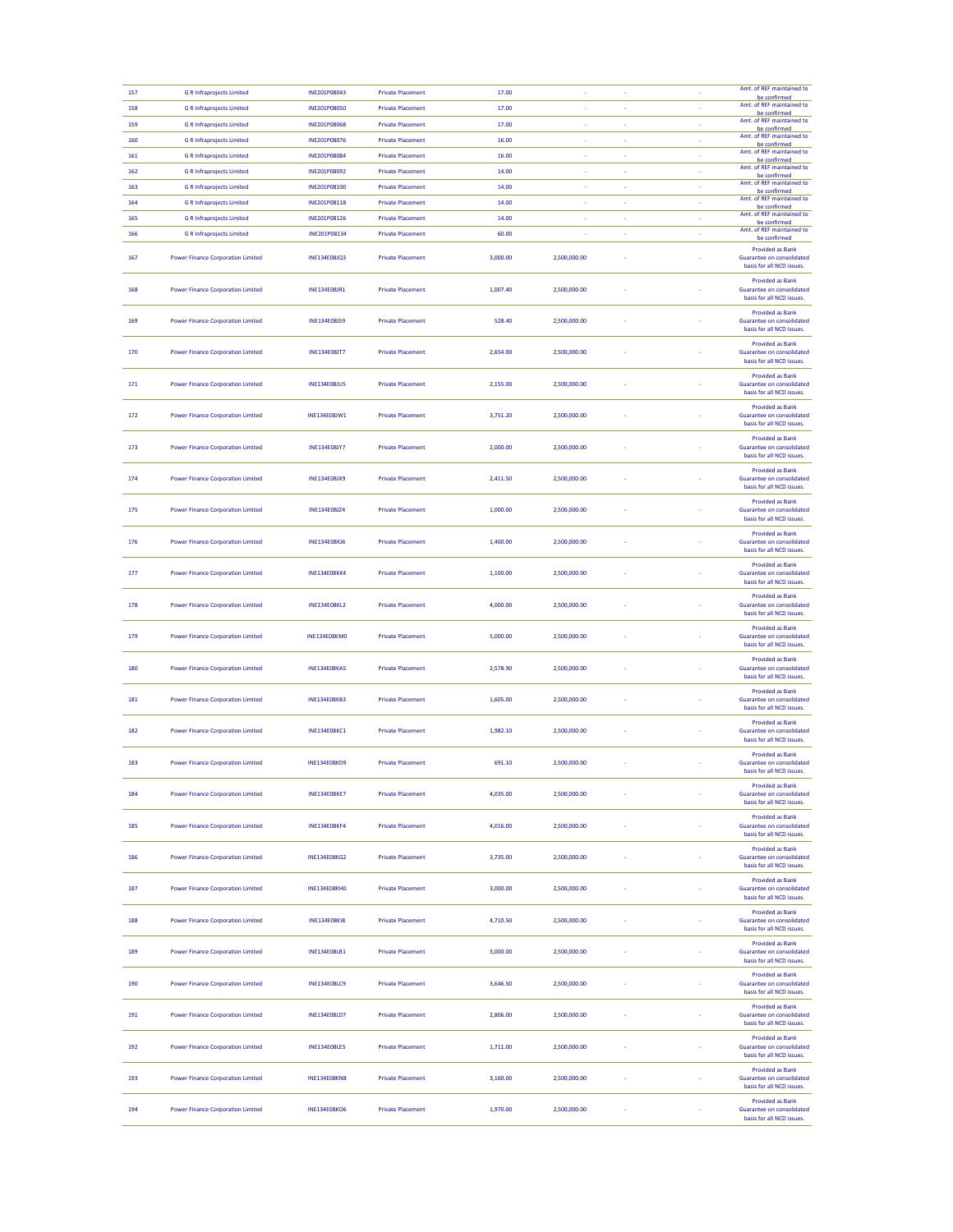| 195 | <b>Power Finance Corporation Limited</b> | <b>INE134E08KP3</b>          | <b>Private Placement</b> | 1,320.00      | 2,500,000.00 |                                   |                           | <b>Provided as Bank</b><br>Guarantee on consolidated<br>basis for all NCD issues.        |
|-----|------------------------------------------|------------------------------|--------------------------|---------------|--------------|-----------------------------------|---------------------------|------------------------------------------------------------------------------------------|
| 196 | <b>Power Finance Corporation Limited</b> | <b>INE134E08KQ1</b>          | <b>Private Placement</b> | 2,920.00      | 2,500,000.00 |                                   |                           | <b>Provided as Bank</b><br>Guarantee on consolidated<br>basis for all NCD issues.        |
| 197 | <b>Power Finance Corporation Limited</b> | <b>INE134E08KR9</b>          | <b>Private Placement</b> | 3,101.30      | 2,500,000.00 |                                   |                           | <b>Provided as Bank</b><br><b>Guarantee on consolidated</b><br>basis for all NCD issues. |
| 198 | <b>Power Finance Corporation Limited</b> | <b>INE134E08KS7</b>          | <b>Private Placement</b> | 1,936.00      | 2,500,000.00 |                                   |                           | <b>Provided as Bank</b><br>Guarantee on consolidated<br>basis for all NCD issues.        |
| 199 | <b>Power Finance Corporation Limited</b> | <b>INE134E08KT5</b>          | <b>Private Placement</b> | 810.00        | 2,500,000.00 |                                   |                           | <b>Provided as Bank</b><br>Guarantee on consolidated<br>basis for all NCD issues.        |
| 200 | <b>Power Finance Corporation Limited</b> | <b>INE134E08KU3</b>          | <b>Private Placement</b> | 2,145.00      | 2,500,000.00 |                                   |                           | <b>Provided as Bank</b><br>Guarantee on consolidated<br>basis for all NCD issues.        |
| 201 | <b>Power Finance Corporation Limited</b> | <b>INE134E08KW9</b>          | <b>Private Placement</b> | 2,206.00      | 2,500,000.00 |                                   |                           | <b>Provided as Bank</b><br><b>Guarantee on consolidated</b><br>basis for all NCD issues. |
| 202 | <b>Power Finance Corporation Limited</b> | <b>INE134E08KV1</b>          | <b>Private Placement</b> | 3,318.00      | 2,500,000.00 |                                   |                           | <b>Provided as Bank</b><br>Guarantee on consolidated<br>basis for all NCD issues.        |
| 203 | <b>Power Finance Corporation Limited</b> | <b>INE134E08KX7</b>          | <b>Private Placement</b> | 900.00        | 2,500,000.00 |                                   |                           | <b>Provided as Bank</b><br>Guarantee on consolidated<br>basis for all NCD issues.        |
| 204 | <b>Power Finance Corporation Limited</b> | <b>INE134E08KY5</b>          | <b>Private Placement</b> | 1,300.00      | 2,500,000.00 |                                   |                           | <b>Provided as Bank</b><br>Guarantee on consolidated<br>basis for all NCD issues.        |
| 205 | <b>Power Finance Corporation Limited</b> | <b>INE134E08KZ2</b>          | <b>Private Placement</b> | 1,610.10      | 2,500,000.00 |                                   |                           | <b>Provided as Bank</b><br>Guarantee on consolidated<br>basis for all NCD issues.        |
| 206 | <b>Power Finance Corporation Limited</b> | <b>INE134E08LA3</b>          | <b>Private Placement</b> | 1,605.70      | 2.500.000.00 |                                   |                           | <b>Provided as Bank</b><br>Guarantee on consolidated<br>basis for all NCD issues.        |
| 207 | <b>Power Finance Corporation Limited</b> | <b>INE134E07AH3</b>          | <b>Public Issue</b>      | 1.96          | 2,500,000.00 |                                   |                           | <b>Provided as Bank</b><br>Guarantee on consolidated<br>basis for all NCD issues.        |
| 208 | <b>Power Finance Corporation Limited</b> | <b>INE134E07AI1</b>          | <b>Public Issue</b>      | 27.05         | 2,500,000.00 |                                   |                           | <b>Provided as Bank</b><br>Guarantee on consolidated<br>basis for all NCD issues.        |
| 209 | <b>Power Finance Corporation Limited</b> | <b>INE134E07AJ9</b>          | <b>Public Issue</b>      | 3.50          | 2,500,000.00 |                                   |                           | <b>Provided as Bank</b><br>Guarantee on consolidated<br>basis for all NCD issues.        |
| 210 | <b>Power Finance Corporation Limited</b> | <b>INE134E07AK7</b>          | <b>Public Issue</b>      | 0.50          | 2,500,000.00 |                                   |                           | <b>Provided as Bank</b><br>Guarantee on consolidated<br>basis for all NCD issues.        |
| 211 | <b>Power Finance Corporation Limited</b> | <b>INE134E07AL5</b>          | <b>Public Issue</b>      | 28.74         | 2,500,000.00 |                                   |                           | <b>Provided as Bank</b><br>Guarantee on consolidated<br>basis for all NCD issues.        |
| 212 | <b>Power Finance Corporation Limited</b> | <b>INE134E07AM3</b>          | <b>Public Issue</b>      | 33.67         | 2,500,000.00 |                                   |                           | <b>Provided as Bank</b><br>Guarantee on consolidated<br>basis for all NCD issues.        |
| 213 | <b>Power Finance Corporation Limited</b> | <b>INE134E07AN1</b>          | <b>Public Issue</b>      | 1,635.53      | 2,500,000.00 |                                   |                           | <b>Provided as Bank</b><br>Guarantee on consolidated<br>basis for all NCD issues.        |
| 214 | <b>Power Finance Corporation Limited</b> | INE134E07AO9                 | <b>Public Issue</b>      | 10.35         | 2,500,000.00 |                                   |                           | <b>Provided as Bank</b><br><b>Guarantee on consolidated</b><br>hasis for all NCD issues  |
| 215 | <b>Power Finance Corporation Limited</b> | <b>INE134E07AP6</b>          | <b>Public Issue</b>      | 1,250.73      | 2,500,000.00 |                                   |                           | <b>Provided as Bank</b><br>Guarantee on consolidated<br>basis for all NCD issues.        |
| 216 | <b>Power Finance Corporation Limited</b> | INE134E07AQ4                 | <b>Public Issue</b>      | 3.50          | 2,500,000.00 |                                   |                           | <b>Provided as Bank</b><br>Guarantee on consolidated<br>basis for all NCD issues.        |
| 217 | <b>Power Finance Corporation Limited</b> | <b>INE134E07AR2</b>          | <b>Public Issue</b>      | 53.36         | 2,500,000.00 |                                   |                           | <b>Provided as Bank</b><br>Guarantee on consolidated<br>basis for all NCD issues.        |
| 218 | <b>Power Finance Corporation Limited</b> | <b>INE134E07AS0</b>          | <b>Public Issue</b>      | 50.05         | 2,500,000.00 |                                   |                           | <b>Provided as Bank</b><br>Guarantee on consolidated<br>basis for all NCD issues.        |
| 219 | <b>Power Finance Corporation Limited</b> | <b>INE134E07AT8</b>          | <b>Public Issue</b>      | 1,330.05      | 2,500,000.00 |                                   |                           | <b>Provided as Bank</b><br>Guarantee on consolidated<br>basis for all NCD issues.        |
| 220 | <b>Ave Finance Private Limited</b>       | INE501X07190                 | <b>Private Placement</b> | 25            |              | 19,444 Details to be ascertained  | Details to be ascertained |                                                                                          |
|     |                                          | INE660C07719                 |                          | 14.417<br>1.3 |              |                                   |                           |                                                                                          |
|     |                                          | INE660C07727<br>INE660C07743 |                          | 8.867         |              |                                   |                           |                                                                                          |
| 221 | <b>Centrum Capital Limited</b>           | INE660C07750                 | <b>Private Placement</b> | 1.3<br>52.92  |              | 180.920 Details to be ascertained | Details to be ascertained |                                                                                          |
|     |                                          | INE660C07768<br>INE660C07776 |                          | 10.479        |              |                                   |                           |                                                                                          |
|     |                                          | INE660C07768                 |                          | 52.92         |              |                                   |                           |                                                                                          |
| 222 | <b>ECL Finance Limited</b>               | INE804IA7261                 | <b>Private Placement</b> | 500           |              | Details to be ascertained         | Details to be ascertained |                                                                                          |
| 223 | <b>ECL Finance Limited</b>               | INE804IA7279                 | <b>Private Placement</b> | 800           | 25,00,000    | Details to be ascertained         | Details to be ascertained |                                                                                          |
| 224 | <b>ECL Finance Limited</b>               | INE804IA7287                 | <b>Private Placement</b> | 700           |              | Details to be ascertained         | Details to be ascertained |                                                                                          |
| 225 | <b>ECL Finance Limited</b>               | INE804IA7311                 | <b>Private Placement</b> | 275           |              | Details to be ascertained         | Details to be ascertained |                                                                                          |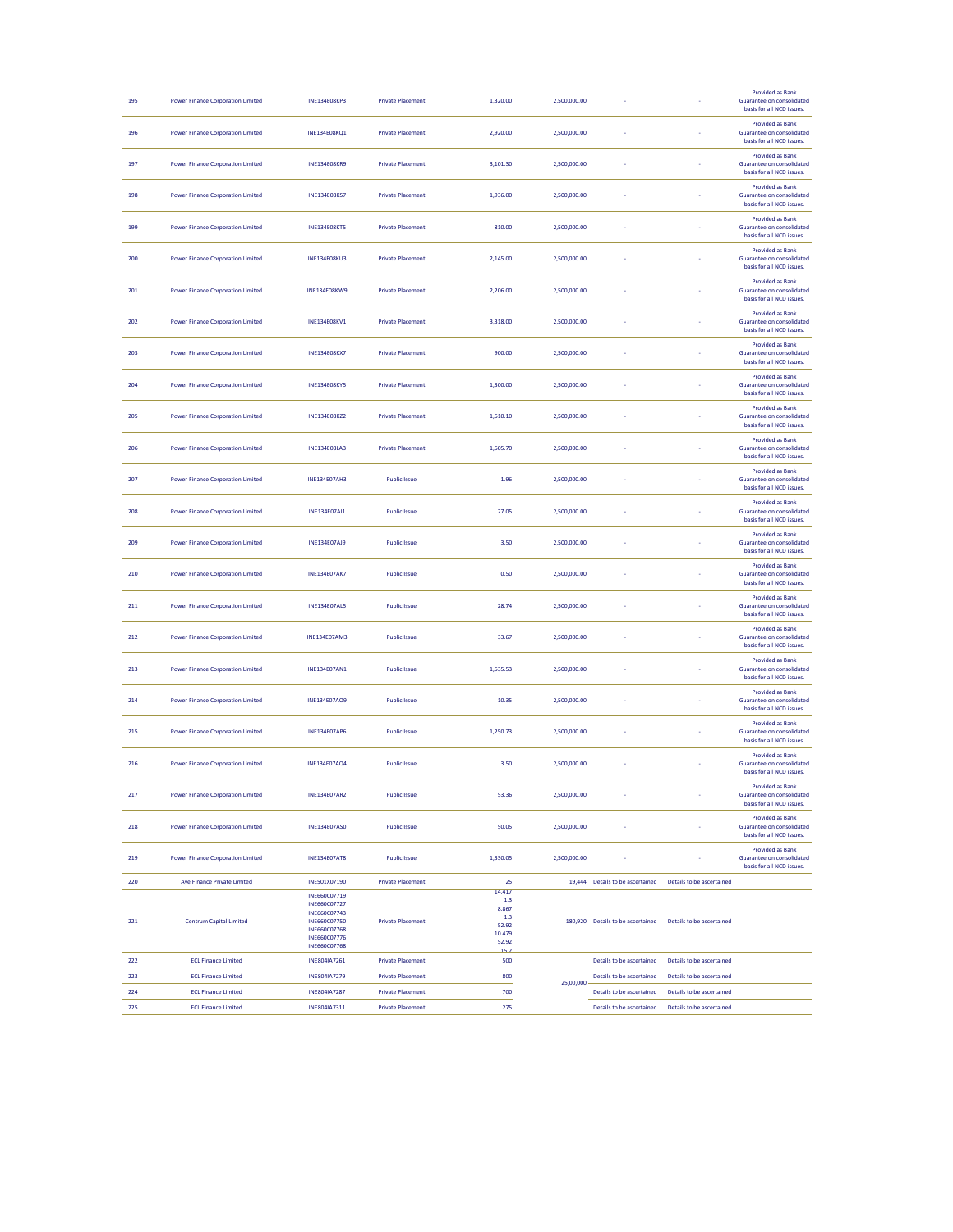|     |                                                    | <b>INEZ48007CI1</b>                 |                          |                    |                   |                                                               |                           |  |
|-----|----------------------------------------------------|-------------------------------------|--------------------------|--------------------|-------------------|---------------------------------------------------------------|---------------------------|--|
|     |                                                    | INE248U07CJ9                        |                          | 25                 |                   |                                                               |                           |  |
|     |                                                    | <b>INE248U07CK7</b>                 |                          | 25                 |                   |                                                               |                           |  |
|     |                                                    | <b>INE248U07CL5</b>                 |                          | 25                 |                   |                                                               |                           |  |
|     |                                                    | <b>INE248U07CM3</b>                 |                          | 25<br>25           |                   |                                                               |                           |  |
|     |                                                    | <b>INE248U07CN1</b>                 |                          | 25                 |                   |                                                               |                           |  |
|     |                                                    | INE248U07BJ1                        |                          | 865.516            |                   |                                                               |                           |  |
|     |                                                    | INE248U07CO9<br><b>INE248U07CP6</b> |                          | 69.25              |                   |                                                               |                           |  |
|     |                                                    | <b>INE248U07CQ4</b>                 |                          | 44.3               |                   |                                                               |                           |  |
|     |                                                    | <b>INE248U07CS0</b>                 |                          | 105.27             |                   |                                                               |                           |  |
|     |                                                    | <b>INE248U07CT8</b>                 |                          | 30                 |                   |                                                               |                           |  |
|     |                                                    | <b>INE248U07CP6</b>                 |                          | 10.1               |                   |                                                               |                           |  |
|     |                                                    | <b>INE248U07CR2</b>                 |                          | 44.3<br>35         |                   |                                                               |                           |  |
| 226 | <b>IIFL Wealth Prime Limited</b>                   | <b>INE248U07CU6</b>                 | <b>Private Placement</b> | 13                 |                   | 2,500,000 Details to be ascertained Details to be ascertained |                           |  |
|     |                                                    | INE248U07BJ1                        |                          | 865.516            |                   |                                                               |                           |  |
|     |                                                    | INE248U07BJ1                        |                          | 865.516            |                   |                                                               |                           |  |
|     |                                                    | INE248U07BG7<br>INE248U07BJ1        |                          | 333.911            |                   |                                                               |                           |  |
|     |                                                    | <b>INE248U07CV4</b>                 |                          | 865.516            |                   |                                                               |                           |  |
|     |                                                    | <b>INE248U07CV4</b>                 |                          | 61.897             |                   |                                                               |                           |  |
|     |                                                    | INE248U07BJ1                        |                          | 61.897             |                   |                                                               |                           |  |
|     |                                                    | <b>INE248U07CV4</b>                 |                          | 865.516<br>865.516 |                   |                                                               |                           |  |
|     |                                                    | INE248U07BJ1                        |                          | 33.812             |                   |                                                               |                           |  |
|     |                                                    | INE248U07BJ1                        |                          | 73.517             |                   |                                                               |                           |  |
|     |                                                    | <b>INE248U07CW2</b>                 |                          | 865.516            |                   |                                                               |                           |  |
|     |                                                    | <b>INE248U07CX0</b>                 |                          | 25                 |                   |                                                               |                           |  |
|     |                                                    | INE248U07BJ1                        |                          | 30                 |                   |                                                               |                           |  |
| 227 | <b>Ugro Capital Limited</b>                        | INE583D07026                        | <b>Private Placement</b> | 50                 |                   | Details to be ascertained                                     | Details to be ascertained |  |
|     |                                                    |                                     |                          |                    |                   |                                                               |                           |  |
| 228 | <b>Ugro Capital Limited</b>                        | INE583D07042                        | <b>Private Placement</b> | 50                 |                   | Details to be ascertained                                     | Details to be ascertained |  |
|     |                                                    |                                     |                          |                    |                   |                                                               |                           |  |
| 229 | <b>Ugro Capital Limited</b>                        | INE583D07059                        | <b>Private Placement</b> | 35                 | Details yet to be | Details to be ascertained                                     | Details to be ascertained |  |
| 230 | <b>Ugro Capital Limited</b>                        | INE583D07067                        | <b>Private Placement</b> | 20                 | ascertained       | Details to be ascertained                                     | Details to be ascertained |  |
|     |                                                    |                                     |                          |                    |                   |                                                               |                           |  |
| 231 | <b>Ugro Capital Limited</b>                        | INE583D07083                        | <b>Private Placement</b> | 10                 |                   | Details to be ascertained                                     | Details to be ascertained |  |
|     |                                                    |                                     |                          |                    |                   |                                                               |                           |  |
| 232 | <b>Ugro Capital Limited</b>                        | INE583D07091                        | <b>Private Placement</b> | 50                 |                   | Details to be ascertained                                     | Details to be ascertained |  |
| 233 | Azeem Infinite Dwelling India Private Limited      | INE265Y07034                        | <b>Private Placement</b> | 395                |                   | Details to be ascertained                                     | Details to be ascertained |  |
|     |                                                    |                                     |                          |                    | 4,23,000          |                                                               |                           |  |
| 234 | Azeem Infinite Dwelling India Private Limited      | INE265Y07042                        | <b>Private Placement</b> | 195                |                   | Details to be ascertained                                     | Details to be ascertained |  |
|     |                                                    |                                     |                          | 40                 |                   |                                                               |                           |  |
|     |                                                    | INE244R07827                        |                          | 13.15              |                   |                                                               |                           |  |
| 235 | <b>Centrum Financial Services Limited</b>          | INE244R07835                        | <b>Private Placement</b> | 139.401            |                   | Details to be ascertained                                     | Details to be ascertained |  |
|     |                                                    | INE244R07843                        |                          |                    |                   |                                                               |                           |  |
| 236 | <b>Centrum Financial Services Limited</b>          | INE244R07843                        | <b>Private Placement</b> | 139.401            |                   | Details to be ascertained                                     | Details to be ascertained |  |
|     |                                                    | INE244R07827                        |                          | 40                 |                   |                                                               |                           |  |
|     |                                                    | INE244R07835                        |                          | 13.15              |                   |                                                               |                           |  |
| 237 | <b>Centrum Financial Services Limited</b>          | INE244R07843                        | <b>Private Placement</b> | 139.401            |                   | Details to be ascertained                                     | Details to be ascertained |  |
|     |                                                    | INE244R07918                        |                          | -5                 |                   |                                                               |                           |  |
|     |                                                    | INE244R07892                        |                          | 139.401            |                   |                                                               |                           |  |
|     |                                                    | INE244R07843                        |                          |                    |                   |                                                               |                           |  |
|     |                                                    | INE244R07926                        |                          | 1.25<br>1.5        | Details yet to be |                                                               |                           |  |
| 238 | <b>Centrum Financial Services Limited</b>          | INE244R07934                        |                          | 6.674              |                   | ascertained Details to be ascertained                         | Details to be ascertained |  |
|     |                                                    | INE244R07942<br>INE244R07959        | <b>Private Placement</b> | 22.291             |                   |                                                               |                           |  |
|     |                                                    |                                     |                          | 25.4               |                   |                                                               |                           |  |
|     |                                                    | <b>INE244R07AC3</b>                 |                          |                    |                   |                                                               |                           |  |
|     |                                                    | INE244R07967                        |                          | 10 <sup>10</sup>   |                   |                                                               |                           |  |
| 239 | <b>Centrum Financial Services Limited</b>          | INE244R07975                        | <b>Private Placement</b> | 50                 |                   | Details to be ascertained                                     | Details to be ascertained |  |
|     |                                                    | INE244R07991                        |                          | 25                 |                   |                                                               |                           |  |
| 240 | <b>Centrum Financial Services Limited</b>          | <b>INE244R07AB5</b>                 | <b>Private Placement</b> | 25                 |                   | Details to be ascertained                                     | Details to be ascertained |  |
|     |                                                    | <b>INE244R07AD1</b>                 |                          | 25                 |                   |                                                               |                           |  |
| 241 | <b>Centrum Financial Services Limited</b>          | <b>INE244R07AC3</b>                 | <b>Private Placement</b> | 25.4               |                   | Details to be ascertained                                     | Details to be ascertained |  |
|     |                                                    |                                     |                          |                    |                   |                                                               |                           |  |
| 242 | <b>Centrum Financial Services Limited</b>          | <b>INE244R07AE9</b>                 | <b>Private Placement</b> | 50                 |                   | Details to be ascertained                                     | Details to be ascertained |  |
|     |                                                    |                                     |                          |                    |                   |                                                               |                           |  |
| 243 | EDELWEISS FINANCE & INVESTMENTS LIMITED            | INE918K07FN3                        | <b>Private Placement</b> | 31.106             |                   | Details to be ascertained                                     | Details to be ascertained |  |
| 244 | EDELWEISS FINANCE & INVESTMENTS LIMITED            | INE918K07FO1                        | <b>Private Placement</b> | 17.138             |                   | Details to be ascertained                                     | Details to be ascertained |  |
|     |                                                    |                                     |                          |                    |                   |                                                               |                           |  |
| 245 | <b>EDELWEISS FINANCE &amp; INVESTMENTS LIMITED</b> | <b>INE918K07FP8</b>                 | <b>Private Placement</b> | 27.339             |                   | Details to be ascertained                                     | Details to be ascertained |  |
|     |                                                    |                                     |                          |                    |                   |                                                               |                           |  |
| 246 | EDELWEISS FINANCE & INVESTMENTS LIMITED            | INE918K07FQ6                        | <b>Private Placement</b> | 7.182              |                   | Details to be ascertained                                     | Details to be ascertained |  |
| 247 | EDELWEISS FINANCE & INVESTMENTS LIMITED            | <b>INE918K07FR4</b>                 | <b>Private Placement</b> | 44.393             |                   | 10,00,000 Details to be ascertained                           | Details to be ascertained |  |
|     |                                                    |                                     |                          |                    |                   |                                                               |                           |  |
| 248 | EDELWEISS FINANCE & INVESTMENTS LIMITED            | INF918K07FS2                        | <b>Private Placement</b> | 34.319             |                   | Details to be ascertained                                     | Details to be ascertained |  |
|     |                                                    | INF918K07FT0                        |                          |                    |                   |                                                               | Details to be ascertained |  |
| 249 | EDELWEISS FINANCE & INVESTMENTS LIMITED            |                                     | <b>Private Placement</b> | 5.828              |                   | Details to be ascertained                                     |                           |  |
| 250 | EDELWEISS FINANCE & INVESTMENTS LIMITED            | INE918K07FU8                        | <b>Private Placement</b> | 26.34              |                   | Details to be ascertained                                     | Details to be ascertained |  |
|     |                                                    |                                     |                          |                    |                   |                                                               |                           |  |
| 251 | EDELWEISS FINANCE & INVESTMENTS LIMITED            | <b>INE918K07FV6</b>                 | <b>Private Placement</b> | 125                |                   | Details to be ascertained                                     | Details to be ascertained |  |
| 252 | <b>Edelweiss Financial Services Limited</b>        | INE532F07BK7                        | <b>Public Issue</b>      | 58.4               |                   | Details to be ascertained                                     | Details to be ascertained |  |
|     |                                                    |                                     |                          |                    |                   |                                                               |                           |  |
| 253 | <b>Edelweiss Financial Services Limited</b>        | <b>INE532F07BL5</b>                 | <b>Public Issue</b>      | 15.487             |                   | Details to be ascertained                                     | Details to be ascertained |  |
|     |                                                    |                                     |                          |                    |                   |                                                               |                           |  |
| 254 | <b>Edelweiss Financial Services Limited</b>        | INE532F07BM3                        | <b>Public Issue</b>      | 55.901             |                   | Details to be ascertained                                     | Details to be ascertained |  |
| 255 | <b>Edelweiss Financial Services Limited</b>        | INE532F07BN1                        | <b>Public Issue</b>      | 34.212             | Details yet to be | Details to be ascertained                                     | Details to be ascertained |  |
|     |                                                    |                                     |                          |                    | ascertained       |                                                               |                           |  |
| 256 | <b>Edelweiss Financial Services Limited</b>        | <b>INE532F07BO9</b>                 | <b>Public Issue</b>      | 10.798             |                   | Details to be ascertained                                     | Details to be ascertained |  |
|     |                                                    |                                     |                          |                    |                   |                                                               |                           |  |
| 257 | <b>Edelweiss Financial Services Limited</b>        | <b>INE532F07BP6</b>                 | <b>Public Issue</b>      | 10.069             |                   | Details to be ascertained                                     | Details to be ascertained |  |
| 258 | <b>Edelweiss Financial Services Limited</b>        | INE532F07BQ4                        | <b>Public Issue</b>      | 7.13               |                   | Details to be ascertained                                     | Details to be ascertained |  |
|     |                                                    |                                     |                          |                    |                   |                                                               |                           |  |
| 259 | <b>Gateway Distriparks Limited</b>                 | INE852F07095                        | <b>Private Placement</b> | 40                 |                   | Details to be ascertained                                     | Details to be ascertained |  |
|     |                                                    |                                     |                          |                    |                   |                                                               |                           |  |
| 260 | <b>Gateway Distriparks Limited</b>                 | INE852F07020                        | <b>Private Placement</b> | 10                 |                   | Details to be ascertained.                                    | Details to be ascertained |  |
| 261 | <b>Gateway Distriparks Limited</b>                 | INE852F07103                        | <b>Private Placement</b> | 43                 |                   | Details to be ascertained                                     | Details to be ascertained |  |
|     |                                                    |                                     |                          |                    |                   |                                                               |                           |  |
| 262 | <b>Gateway Distriparks Limited</b>                 | INE852F07038                        | <b>Private Placement</b> | 10                 |                   | Details to be ascertained                                     | Details to be ascertained |  |
|     |                                                    |                                     |                          |                    |                   |                                                               |                           |  |
| 263 | <b>Gateway Distriparks Limited</b>                 | INE852F07111                        | <b>Private Placement</b> | 45                 | 3,00,000          | Details to be ascertained                                     | Details to be ascertained |  |
| 264 | <b>Gateway Distriparks Limited</b>                 | INE852F07046                        | <b>Private Placement</b> | 10                 |                   | Details to be ascertained                                     | Details to be ascertained |  |
|     |                                                    |                                     |                          |                    |                   |                                                               |                           |  |
| 265 | <b>Gateway Distriparks Limited</b>                 | INE852F07129                        | <b>Private Placement</b> | 45                 |                   | Details to be ascertained                                     | Details to be ascertained |  |
|     |                                                    |                                     |                          |                    |                   |                                                               |                           |  |
| 266 | <b>Gateway Distriparks Limited</b>                 | INE852F07053                        | <b>Private Placement</b> | 10                 |                   | Details to be ascertained                                     | Details to be ascertained |  |
| 267 | <b>Gateway Distriparks Limited</b>                 | INE852F07137                        | <b>Private Placement</b> | 55                 |                   |                                                               | Details to be ascertained |  |
|     |                                                    |                                     |                          |                    |                   | Details to be ascertained                                     |                           |  |
| 268 | <b>Gateway Distriparks Limited</b>                 | INE852F07061                        | <b>Private Placement</b> | 10                 |                   | Details to be ascertained                                     | Details to be ascertained |  |
|     |                                                    |                                     |                          |                    |                   |                                                               |                           |  |
| 269 | Reddy Veeranna Investments Private Limited         | INE0AXE07060                        | <b>Private Placement</b> | 500                |                   | Details to be ascertained                                     | Details to be ascertained |  |
| 270 | Reddy Veeranna Investments Private Limited         | INEOAXE07078                        | <b>Private Placement</b> | 300                | Details yet to be | Details to be ascertained                                     | Details to be ascertained |  |
|     |                                                    | INEOAXE07037                        |                          | 419.8742           | ascertained       |                                                               |                           |  |
| 271 | Reddy Veeranna Investments Private Limited         | INEOAXE07052                        | <b>Private Placement</b> | 148,4898           |                   |                                                               |                           |  |